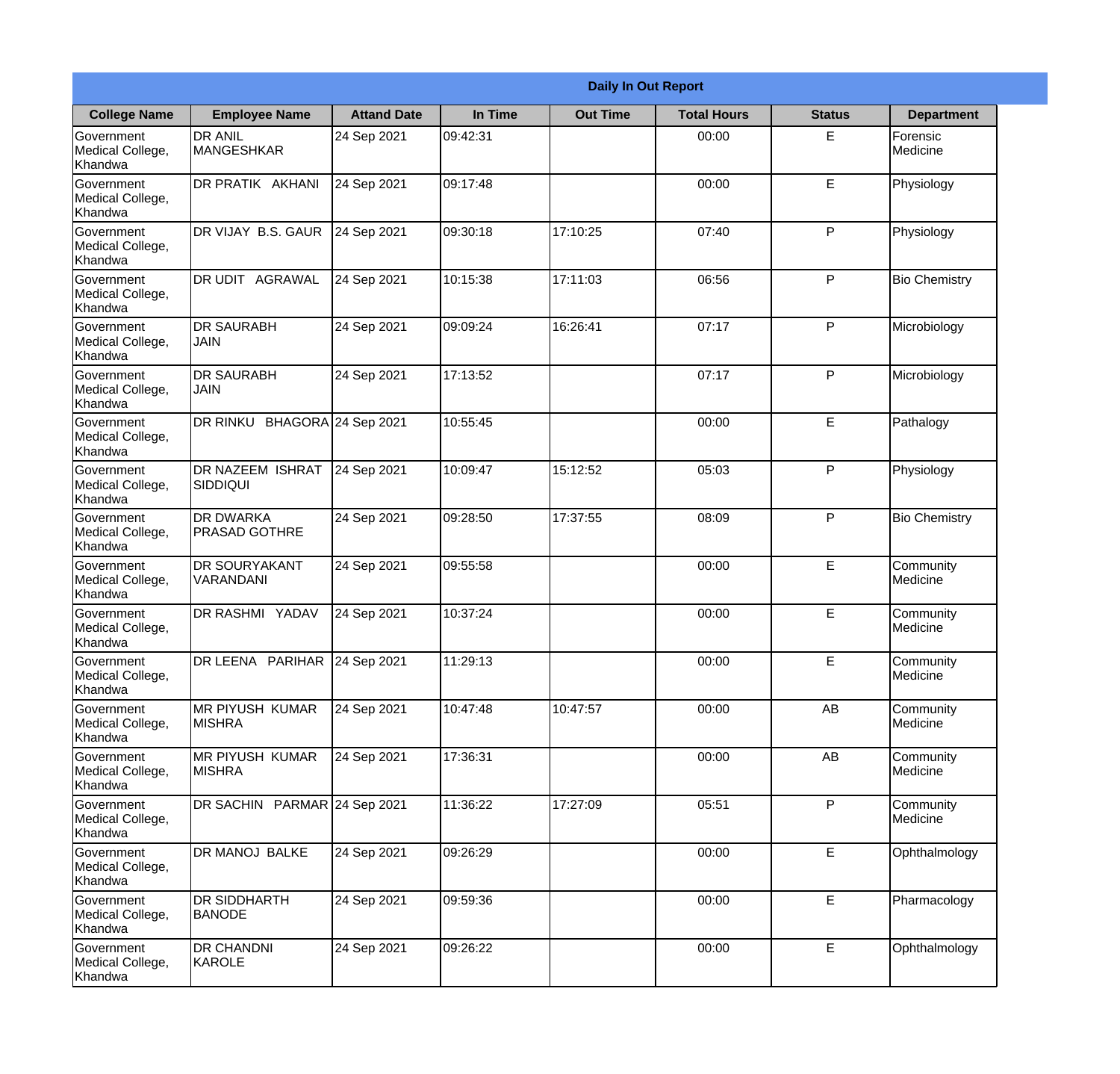| <b>Designation</b>                  | <b>Category</b> |
|-------------------------------------|-----------------|
| Assistant Professor   Para Clinical |                 |
| Assistant Professor   Non Clinical  |                 |
| Associate Professor Non Clinical    |                 |
| Associate Professor Non Clinical    |                 |
| Associate Professor   Para Clinical |                 |
| Associate Professor Para Clinical   |                 |
| Assistant Professor   Para Clinical |                 |
| Professor                           | Non Clinical    |
| Demonstrator/Tutor   Non Clinical   |                 |
| Demonstrator/Tutor                  | Para Clinical   |
| <b>Assistant Professor</b>          | Para Clinical   |
| Assistant Professor   Para Clinical |                 |
| Statistician                        | Para Clinical   |
| Statistician                        | Para Clinical   |
| <b>Assistant Professor</b>          | Para Clinical   |
| <b>Assistant Professor</b>          | Clinical        |
| Associate Professor   Para Clinical |                 |
| <b>Assistant Professor</b>          | <b>Clinical</b> |

## **Daily In Out Report**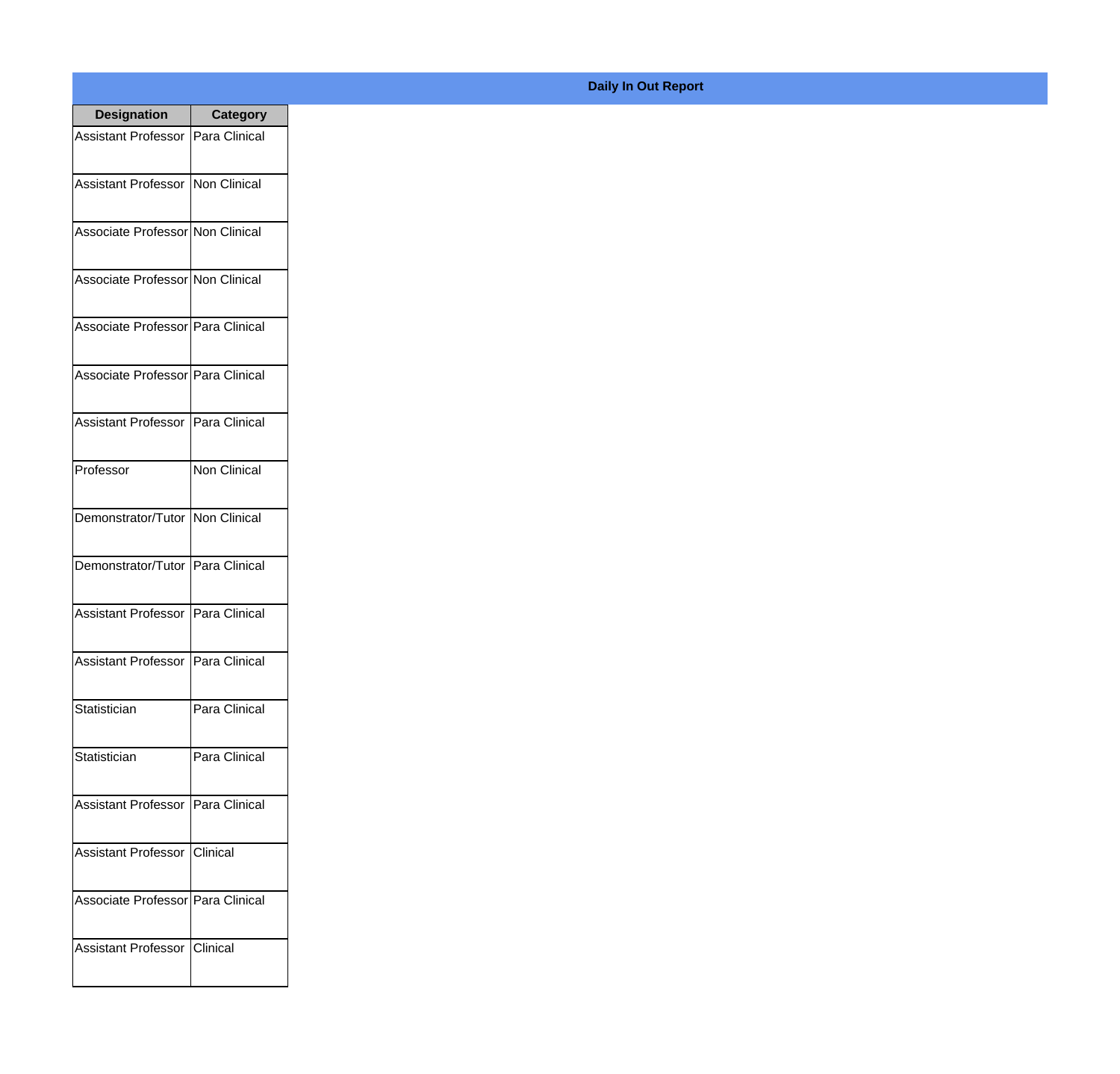|                                                  | <b>Daily In Out Report</b>                             |             |          |          |       |             |                             |
|--------------------------------------------------|--------------------------------------------------------|-------------|----------|----------|-------|-------------|-----------------------------|
| Government<br>Medical College,<br>Khandwa        | <b>DR PRIYA KAPOOR</b><br>KAPOOR                       | 24 Sep 2021 | 09:47:33 |          | 00:00 | E.          | Pathalogy                   |
| Government<br>Medical College,<br>Khandwa        | <b>DR NISHA</b><br>KAITHWAS                            | 24 Sep 2021 | 10:32:59 | 13:39:09 | 03:07 | P           | Psychiatry                  |
| <b>Government</b><br>Medical College,<br>Khandwa | DR SHAIKH M.KHALIQ 24 Sep 2021                         |             | 10:30:45 |          | 00:00 | E           | <b>Bio Chemistry</b>        |
| Government<br>Medical College,<br>Khandwa        | <b>DR RAJU</b>                                         | 24 Sep 2021 | 09:45:04 |          | 00:00 | E           | Forensic<br>Medicine        |
| Government<br>Medical College,<br>Khandwa        | <b>DR ASHOK</b><br><b>BHAUSAHEB NAJAN</b>              | 24 Sep 2021 | 11:15:04 |          | 00:00 | E           | Forensic<br>Medicine        |
| <b>Government</b><br>Medical College,<br>Khandwa | <b>IDR NITESHKUMAR</b><br>KISHORILAL<br><b>RATHORE</b> | 24 Sep 2021 | 17:01:38 |          | 00:00 | E           | Pharmacology                |
| Government<br>Medical College,<br>Khandwa        | <b>DR PRIYESH</b><br>MARSKOLE                          | 24 Sep 2021 | 12:20:23 |          | 00:00 | E.          | Community<br>Medicine       |
| Government<br>Medical College,<br>Khandwa        | <b>DR SANGEETA</b><br><b>CHINCHOLE</b>                 | 24 Sep 2021 | 09:08:50 |          | 00:00 | E           | Physiology                  |
| Government<br>Medical College,<br>Khandwa        | DR NISHA MANDLOI<br>PANWAR                             | 24 Sep 2021 | 09:58:40 | 16:18:11 | 06:20 | P           | Obstetrics &<br>Gynaecology |
| <b>Government</b><br>Medical College,<br>Khandwa | <b>DR SATISH</b><br><b>CHANDEL</b>                     | 24 Sep 2021 | 08:11:17 |          | 00:00 | E           | Pharmacology                |
| <b>Government</b><br>Medical College,<br>Khandwa | <b>DR JITENDRA</b><br><b>AHIRWAR</b>                   | 24 Sep 2021 | 08:56:32 | 17:44:31 | 08:48 | P           | Pathalogy                   |
| Government<br>Medical College,<br>Khandwa        | <b>DR MUKTESHWARI</b><br><b>GUPTA</b>                  | 24 Sep 2021 | 10:48:59 | 17:32:21 | 06:44 | P           | Pharmacology                |
| Government<br>Medical College,<br>Khandwa        | <b>DR PURTI AGARWAL</b><br><b>SAINI</b>                | 24 Sep 2021 | 11:16:40 |          | 00:00 | E           | Pathalogy                   |
| Government<br>Medical College,<br>Khandwa        | DR YASHPAL RAY                                         | 24 Sep 2021 | 09:28:39 |          | 00:00 | $\mathsf E$ | Anatomy                     |
| Government<br>Medical College,<br>Khandwa        | RENU WAGHMARE                                          | 24 Sep 2021 | 11:55:48 | 16:32:37 | 04:37 | P           | Community<br>Medicine       |